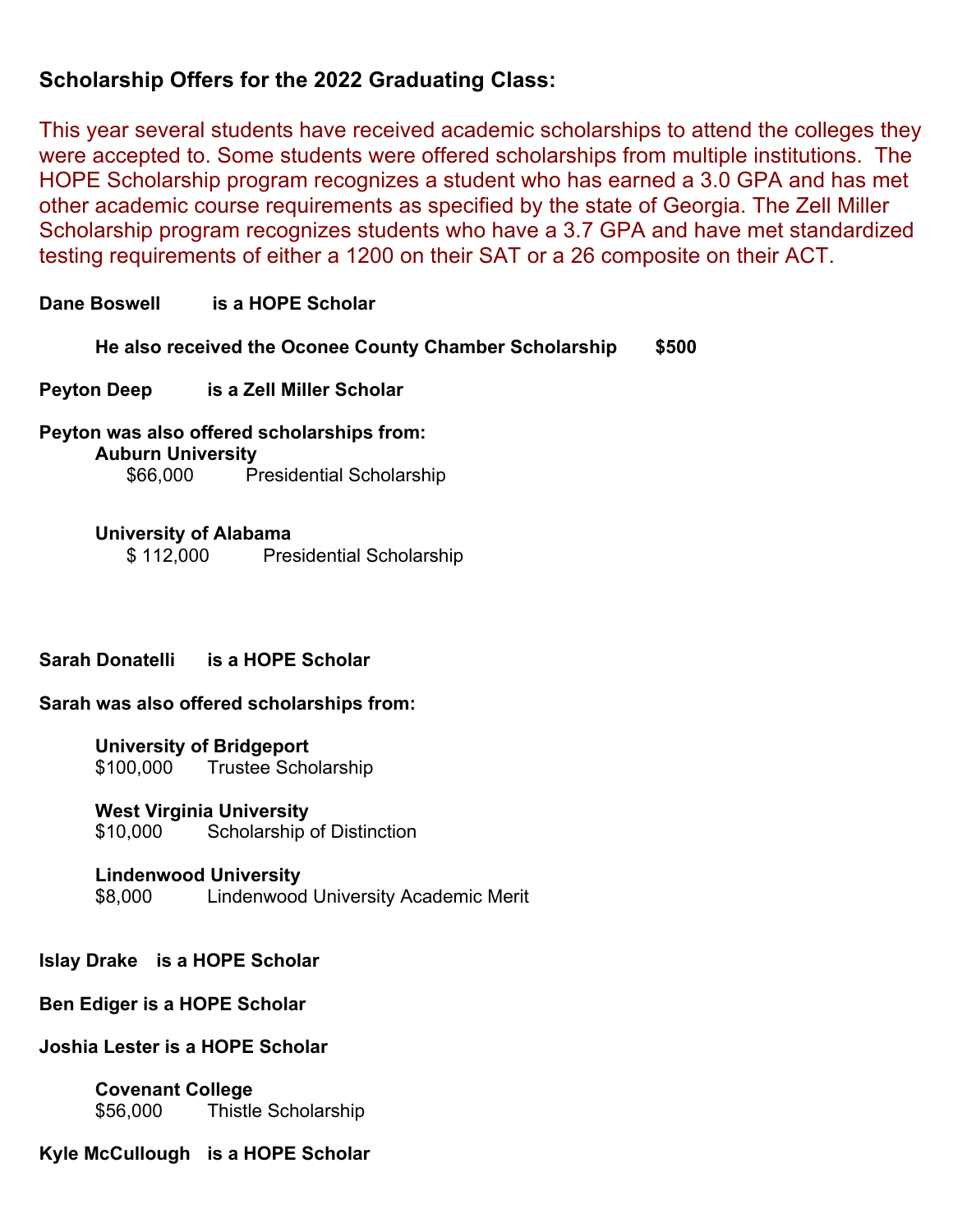|                                                                                        | He also received the Walton EMC Scholarship            |                      |  |  |
|----------------------------------------------------------------------------------------|--------------------------------------------------------|----------------------|--|--|
| Andrew Mulkey                                                                          | is a Zell Miller Scholar                               |                      |  |  |
| Widener Norris                                                                         | is a Zell Miller Scholar                               |                      |  |  |
| He also received scholarship offers from:                                              |                                                        |                      |  |  |
| <b>University of Georgia</b>                                                           | <b>Foundation Fellowship</b>                           | \$80,364             |  |  |
| University of Alabama<br><b>Presidential Elite Scholarship</b><br>Alumni Scholar Award |                                                        | \$138,000<br>\$4,000 |  |  |
| <b>Auburn University</b><br><b>Presidential Scholarship</b>                            |                                                        | \$66,000             |  |  |
|                                                                                        | Louisiana State University<br><b>Flagship Scholars</b> | \$92,000             |  |  |
|                                                                                        |                                                        |                      |  |  |

\$1,000

# **Georgia Nunn is a HOPE Scholar**

**She also received scholarship offers from:**

| <b>University of Arkansas</b>       | \$60,000 |
|-------------------------------------|----------|
| <b>Berry College</b>                | \$76,000 |
| <b>Belmont University</b>           | \$20,000 |
| <b>Lipscomb University</b>          | \$56,000 |
| <b>Mercer University</b>            | \$88,000 |
| <b>Oklahoma State University</b>    | \$40,000 |
| <b>Hawaii Pacific University</b>    | \$48,000 |
| <b>Baylor University</b>            | \$48,000 |
| <b>University of South Carolina</b> | \$40,000 |
| <b>Liberty University</b>           | \$30,400 |

**Peyton Sanders is a Zell Miller Scholar**

| <b>University of Alabama</b>     | \$112,000 |
|----------------------------------|-----------|
| <b>Clemson University</b>        | \$76,000  |
| University of Tennessee \$80,000 |           |

**John Sprayberry is a Zell Miller Scholar**

| He also received offers from:   |          |  |  |
|---------------------------------|----------|--|--|
| <b>DePaul University</b>        |          |  |  |
| <b>Presidential Scholarship</b> | \$96,000 |  |  |
| <b>DePaul Grant</b>             | \$20,000 |  |  |